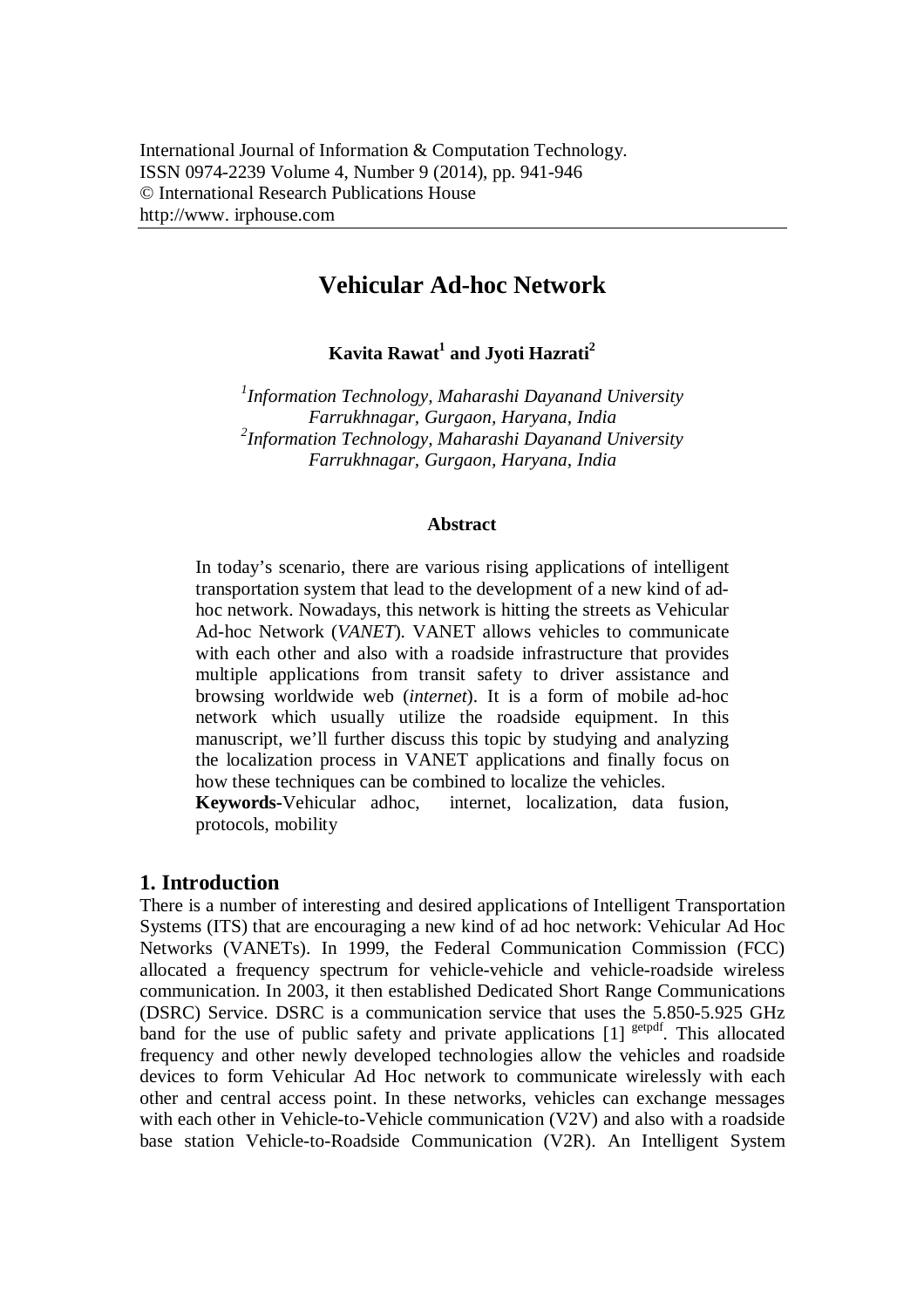allows safe and free flow traffic. It uses GPS and DGPS equipped devices. It uses various technologies such as wireless communications, computational technology, sensing technology, inductive loop detection, video vehicle detection, bluetooth detection. From the last few years, many research efforts has been investigated on various issues related to V2R, V2V. The manuscript is organized as section 2 consists of the necessary background of VANET. In section 3, we proposed the use of ad hoc network in transportation and various emerging challenges faced by it. We have proposed the security issues in section 4.

## **2. Overview Of VANET**

VANET has become an important research in the field of mobile ad hoc network, use to communicate with each other and the central access point. It is used in localization based system. In the localization, we identify the physical location (e.g. latitude, longitude and altitude). For instance, we can compute the exact location of vehicle using Global Positioning

System (GPS) receiver's with Geographic Information System. It is a very rational approach since installation of GPS receiver's is quite easy and affordable in vehicles. But GPS leads to inefficiency by not always being available and not robust too for some applications. To overcome this limit, multiple localization techniques such as Dead Reckoning, Image-Video localization has been used in VANETs.

#### 2.1 *Intelligent Transportation System*

In intelligent transportation system, each device acts as sender, receiver and router in order to broadcast information across the network, which then uses to improve traffic safety and comfort of driving and travelling. In order to communicate between vehicles and roadside units (RSUs), a device called OnBoard Unit (OBU) is inside the vehicle which processes the data collected from various sensors fitted inside the cars and gives conditions of the vehicles is responsible for communication with outside network. Vehicles should also be fitted with hardware that enables relevant information such as Global Positioning System (GPS) or a Differential Global Positioning System (DGPS) receiver. The RSU should remain fixed in order to facilitate communication. The number and distribution of roadside units is dependent on the communication protocol is to be used.



**Fig 1:** Block Diagram of VANET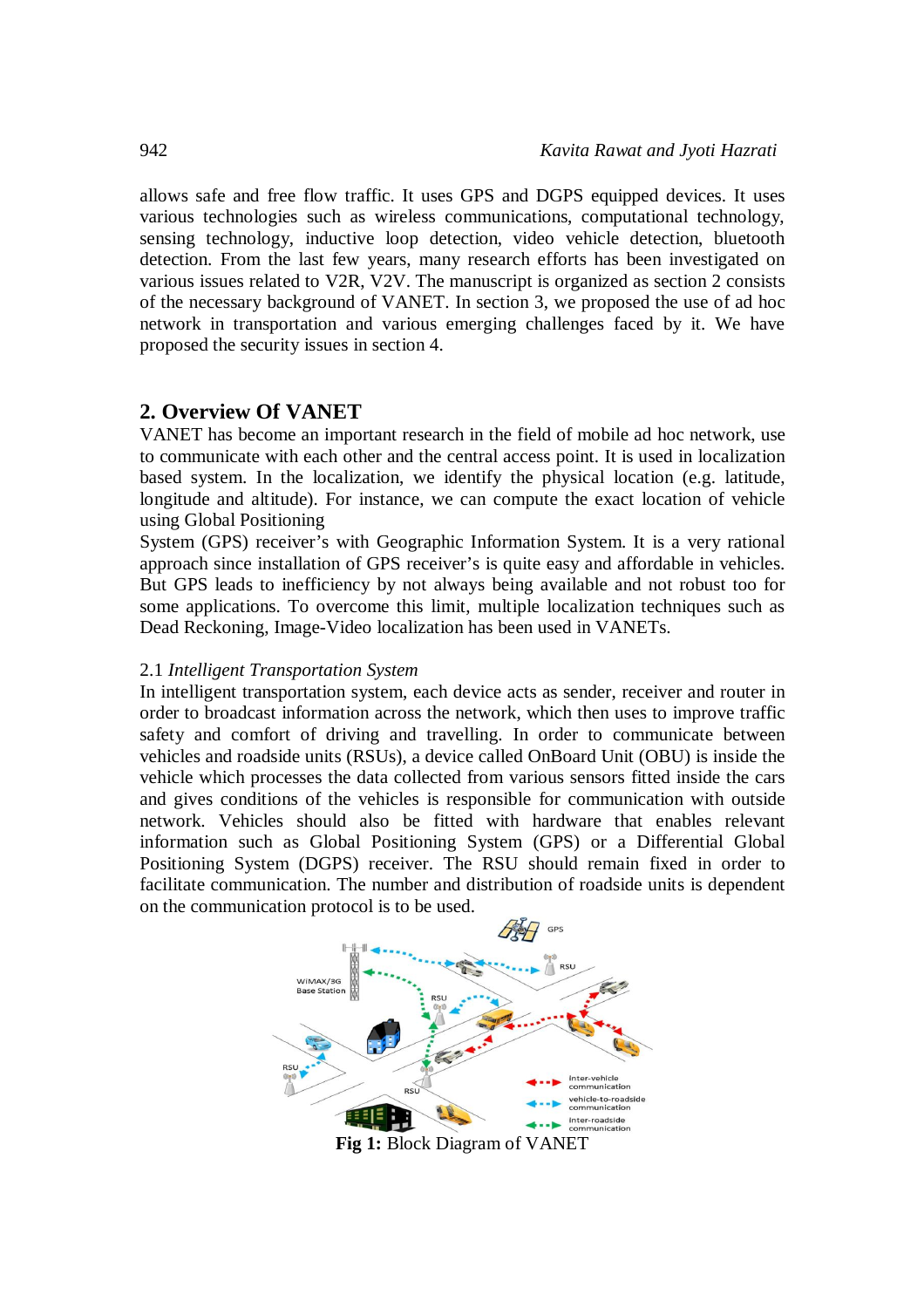#### *Vehicular Ad-hoc Network* 943

#### 2.2 *Inter-Vehicle Communication*

In inter-vehicle communication or V2V, each vehicle uses multi-hop multicast to transmit traffic related information over different stations. Two types of broadcasting are used in vehicle communications: *naïve broadcasting* and *intelligent broadcasting.*  In native broadcasting, vehicles broadcast traffic related information periodically. If the vehicle receives the message from another vehicle that is behind it, it will simply ignores the message. Else, if message is received from the vehicle in front, the vehicle received the message broadcasts its own message behind it. This confirms that all the vehicles moving in forward direction are receiving all broadcast messages from one another.



**Fig 2:** V2V communication

## *2.3 Basic Component of VANETs*

- *Communication*:- Wireless Access in Vehicular Environment (WAVE): IEEE 1609.2 Standard also Known DSRC 802.11p Supports Multi-Hop communication for vehicles out of range (Max. Range DSRC is 1000m)
- *On-Board Unit (OBU)*:- A device which is inside the vehicle which processes the data collected from various sensors fitted inside the cars and gives conditions of the vehicles is responsible for communication with outside network i.e with other vehicles and infrastructure.
- *Road Side Unit (RSU)*:- Infrastructure for communication between the cars for sharing and information from various vehicles.

## *2.4 Applications of VANET*

There are various ways in which VANET can be used such as vehicle collision warning, security distance warning, driver assistance, cooperative driving, cooperative cruise control, Internet access, map location, automatic parking, congestion detection, road conditions warning, stoplight assistant, emergency vehicle warning, deceleration warning, toll collection, border clearance, drive-through payment, merge assistance, public safety applications, traveller information support applications, comfort applications, air pollution emission measurement and reduction, law enforcement, broadband services and many more.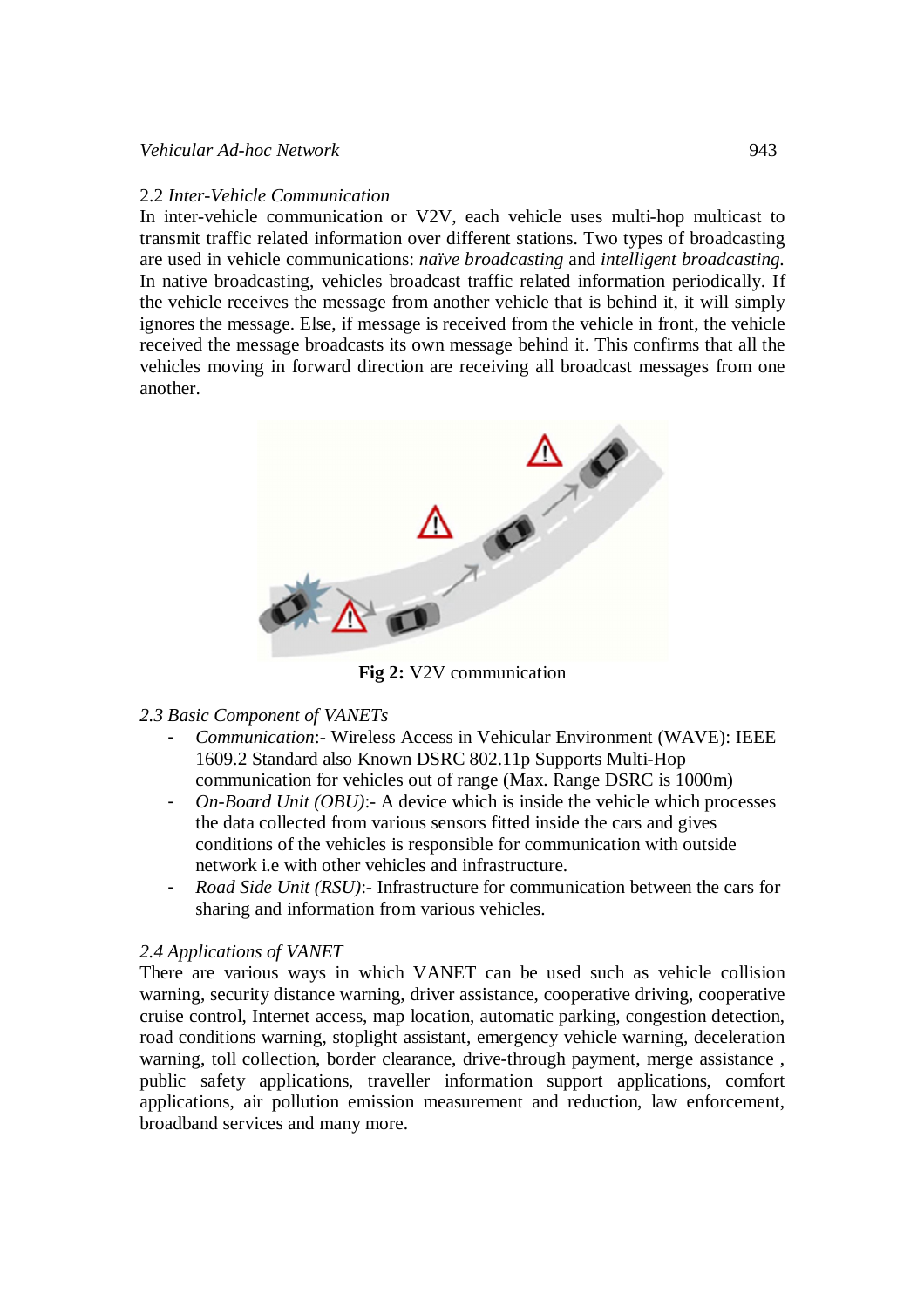# **3. Wireless Access In Vanets**

There are various standards used that relate to wireless access in vehicular environments. It consists of some set of rules that can be applied to transport messages between equipment.

# 3.1 *Dedicated Short Range Communication (DSRC)*

Dedicated Short Range Communications (DSRC) is service from short to medium range communications that was developed to support vehicle-to-vehicle and vehicleto-roadside communications. A wide range of applications such as vehicle-to-vehicle safety messages, traffic information, toll collection, drive-through payment, and several others are supported by this communication. The objective of DSRC is to provide high transmission rate and low communication latency in small communication zones.



**Fig 3:** Short Range DSRC

# 3.2 *Localization Techniques used in VANETs*

A similar procedure of using data-fusion techniques to compute the exact location of vehicles produces a new model for localization in which various techniques are combined which is more précised than GPS system. Every VANET-devised vehicle acts as a *node* in ad-hoc network and communicates through wireless network. These nodes will act as *router* to another node and terminals act like *repeaters*.

## 3.2.1 *Dead Reckoning*

Using dead-reckoning , the current and accurate position of vehicle can be easily calculated based on its last location and finding various movement information such as direction, speed, acceleration, etc. The last position of vehicle is considered as '*fix'* and can be obtained using GPS receivers. Sensors are used to obtain the displacement information i.e. how long a vehicle has travelled from its last accurate position using sensors as digital compasses and gyroscopes. Practically, dead-reckoning localization technique is suitable only for short periods of GPS unavailability. Such techniques is being used to compute errors easily over a long periods of time and thus can be considered only as a backup system for periods of GPS outage in which after entering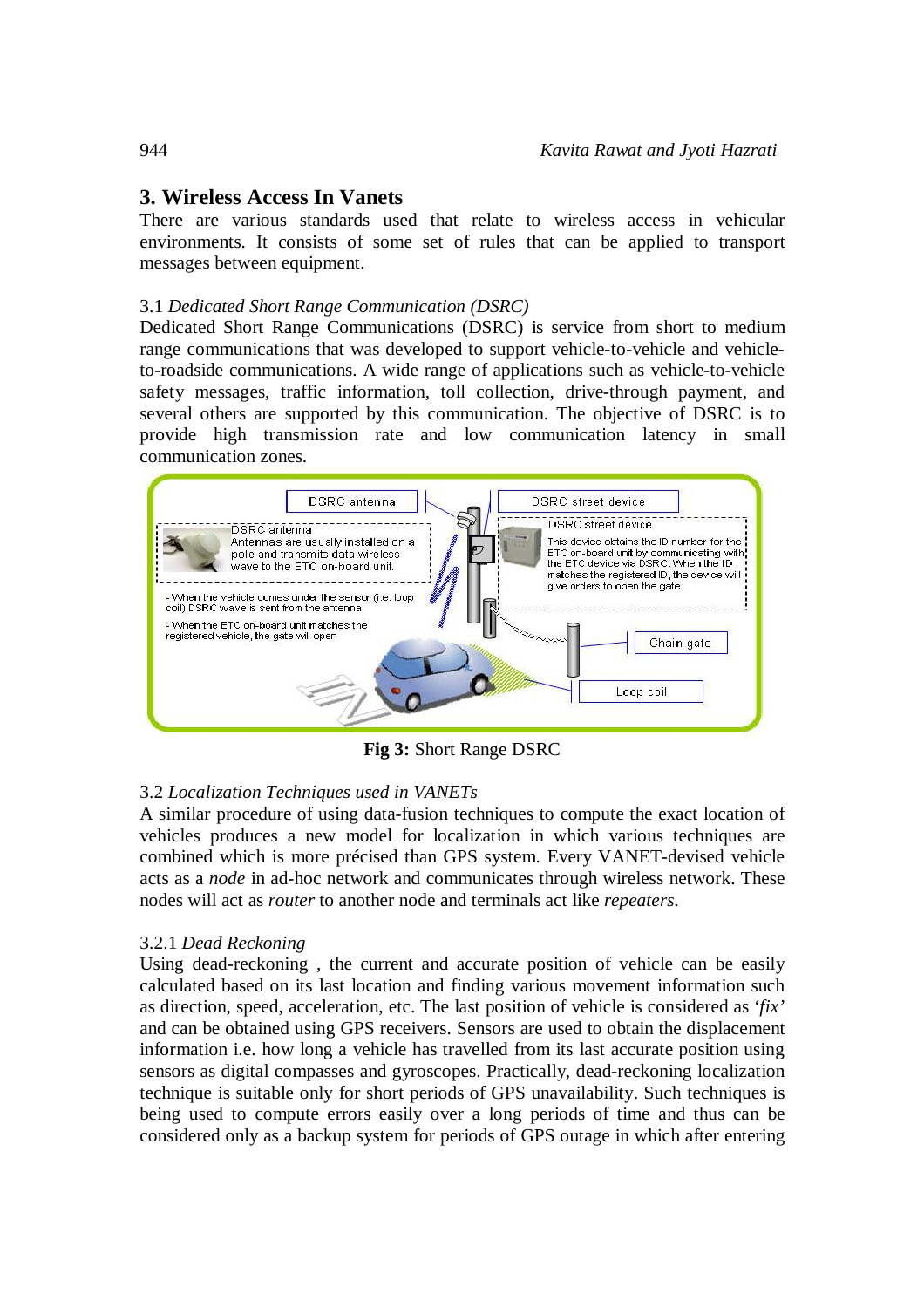into tunnel, vehicle loses its GPS connection.

#### 3.2.2 *Image/Video Processing*

This technique is used for localization purposes such as mobile robot guidance systems. We can use cameras in order to provide security in parking lots and tunnels. It is used to feed Data Fusion algorithms to predicts the vehicle accurate position. With the image and video information, the actual parameters of vehicle can be calculated. The video processing techniques can be used to predict the sides of lanes in video images.

#### 3.3 *Research Field in VANET*

The use of data fusion techniques is not properly explored in today's scenario. The most important challenging factor in VANET is the development of infrastructure localization systems that is being used in tunnels which is the most critical phase of VANET environment. Tunnels are actually act as a bridge that connects various regions which are naturally separated from one another. Thus bad tunnel may provide an adverse impact on the city or region. Research field in VANET is as follows:

3.3.1 *Routing*: device used to connect one network to another. It consists of large endto-end delays and decreases packet delivery ratio.

3.3.2 *Security Frameworks*: It is a light weight, scalable authentication frameworks. It needs reliable system to provide comfort to the passengers. It should be fast and cost should not be the barrier in order to exchange or broadcast traffic related information.

3.3.3 *Broadcasting*: The message is spread over the network in VANET environment. It should take care of not colliding with each other which may lead to data deficiency, data lost and data redundancy.

# **4. Security Measures Of VANET**

VANET is a rising area in the field of ad hoc network. We should look upon its security so that along with accuracy, it must provide reliability and security. This is one of the major challenge being faced by the VANET in order. Limited attention is given to it. Security is crucial. For instance, it is necessary to make sure that information should not be inserted or deleted by a third party. However, the system is able to help in providing freedom to drivers but at the same time, it should secure the data as per the privacy of drivers and passengers is concerned. These concerns look similar to other encountered communication network but they are not.

## **5. Conclusion**

In this manuscript, Localization Systems were studied and analyzed in vehicular environments. Here, we got to know how the GPS receivers were the common source of information. Also, how VANET overcome the limit of GPS receivers using various